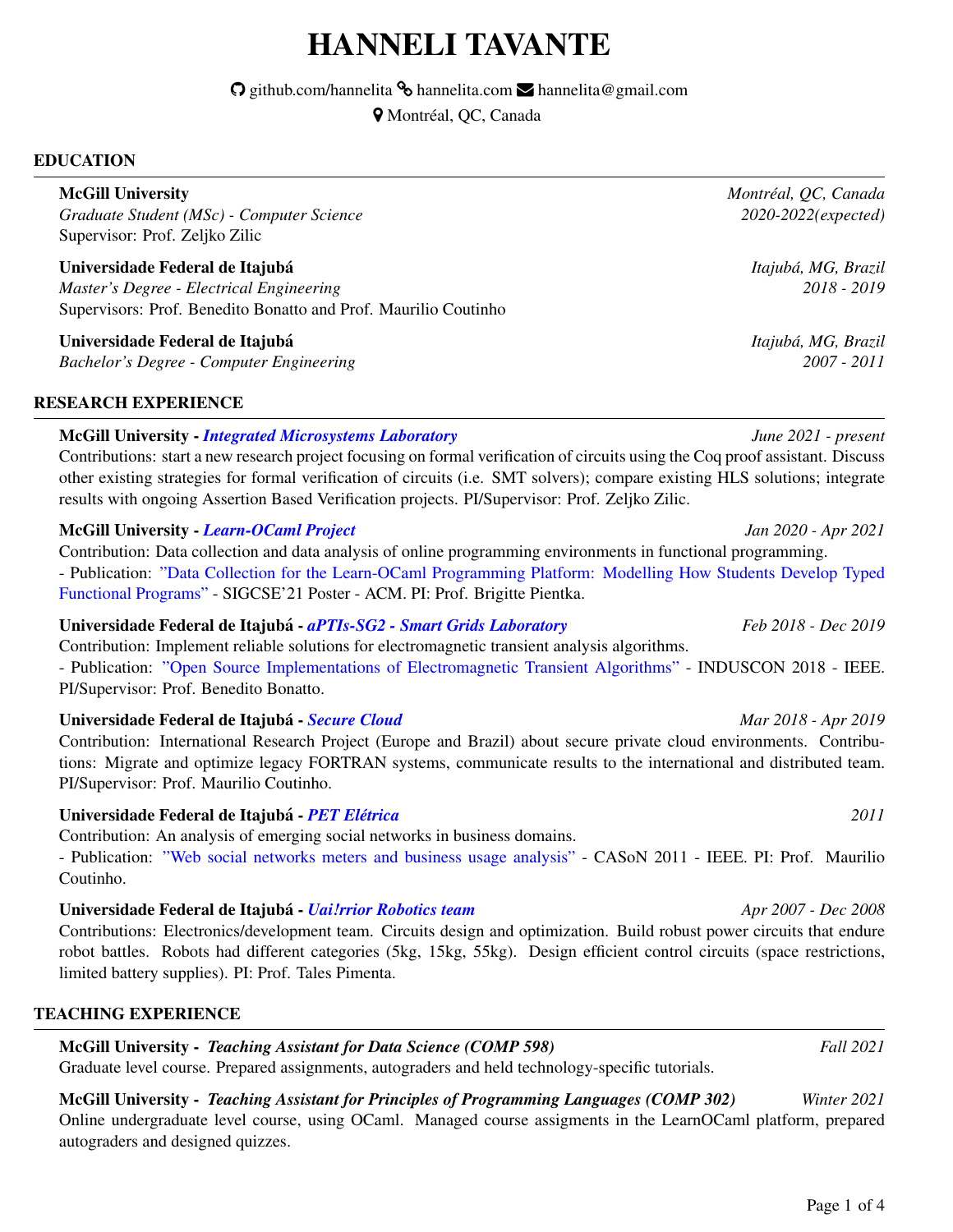# McGill University - *Teaching Assistant for Principles of Programming Languages (COMP 302) Fall 2020* Online undergraduate level course, using OCaml. Head TA. Managed course assigments in the LearnOCaml platform, prepared autograders and designed quizzes.

McGill University - *Teaching Assistant for Principles of Programming Languages (COMP 302) Winter 2020* Undergraduate level course. Designed autograders for specific assignments in OCaml.

Universidade Federal de Itajuba - ´ *Lecturer for Deep Learning extension course 2018 (T1, T2) - 2019 (T1)* Non-credit course for undergraduates. Prepared syllabus, taught basics of ML and DL using TensorFlow. Lectures were also recorded given the high enrollment rates [\(lecture sample\)](https://www.youtube.com/watch?v=Wa-SLluVTss). Responsible Instructors: Prof. Luiz Eduardo Borges da Silva and Prof. Maurilio Coutinho.

Universidade Federal de Itajubá - *Lecturer for Python extension course 2018 (T1)* Non-credit course for undergraduates (mostly U0 and not enrolled in the Engineering department). Prepared syllabus, taught basics of Python. Designed assignments. Responsible Instructors: Prof. Benedito Bonatto and Prof. Maurilio Coutinho.

Universidade Federal de Itajuba - ´ *Lecturer for Functional Programming extension course 2018 (T2)* Non-credit course for undergraduates. Prepared syllabus, taught Functional Programming Principles in Haskell. Designed assignments. Responsible Instructors: Prof. Edmilson Moreira.

# SUPERVISORY AND MENTORING EXPERIENCE

- "Formal Verification with SMT Solvers for Games" Project using Z3; helped student to navigate the theory of SAT and SMT solvers.

- "A study on non-relational databases for time series"

Supported student in creating multiple tests in different databases such as Cassandra, MongoDB and InfluxDB; helped student to conduct a study comparing their performance and scalability. Delivered with a reproducible Docker Image.

- "Short-term Power Load Forecasting with Neural Networks"

Project aiming to replicate existing studies in Power Load Forecasting, and improve the results with LSTM. Guided student through the basics of Google Collab and Tensorflow.

- "Intrusion Detection with Deep Learning Techniques"

Helped two undergraduate students with theoretical background in CNNs and practical foundations of TensorFlow/Keras.

Universidade Federal de Itajubá - *Co-Supervision of Summer Undergraduate Research Projects* 2018

- Co-supervised experiments of one undergraduate student in replicating Malware detection using Deep Learning Techniques for different datasets.

# INDUSTRY EXPERIENCE in

# Independent Senior Consultant *Aug 2017 - present*

- Short-term contracts for multiple worldwide startups.
- Build APIs, Big Data, NoSQL, Data Science, Data Engineering, devops.
- Functional Programming and Machine Learning projects.

#### Codeminer42 - *Senior Developer and Team Leader June 2014 - Apr 2017*

- Manage and organise worldwide teams, helping them with technical issues.

- Main consulting areas: data analysis, data engineering, integration, database connectors, management of frameworks and libraries, implementation of performance tests, devops.

#### Red Hat - *Middleware Consultant Oct 2013 - May 2014*

- Customer relations, propose middleware Java solutions. Propose and manage workshops about Red Hat products for customers and co-workers.

- Understand and interact with sales and business environment, revise sales proposals and solutions.

Universidade Federal de Itajuba - ´ *Co-supervision of Senior Undergraduate Thesis 2018 - 2019*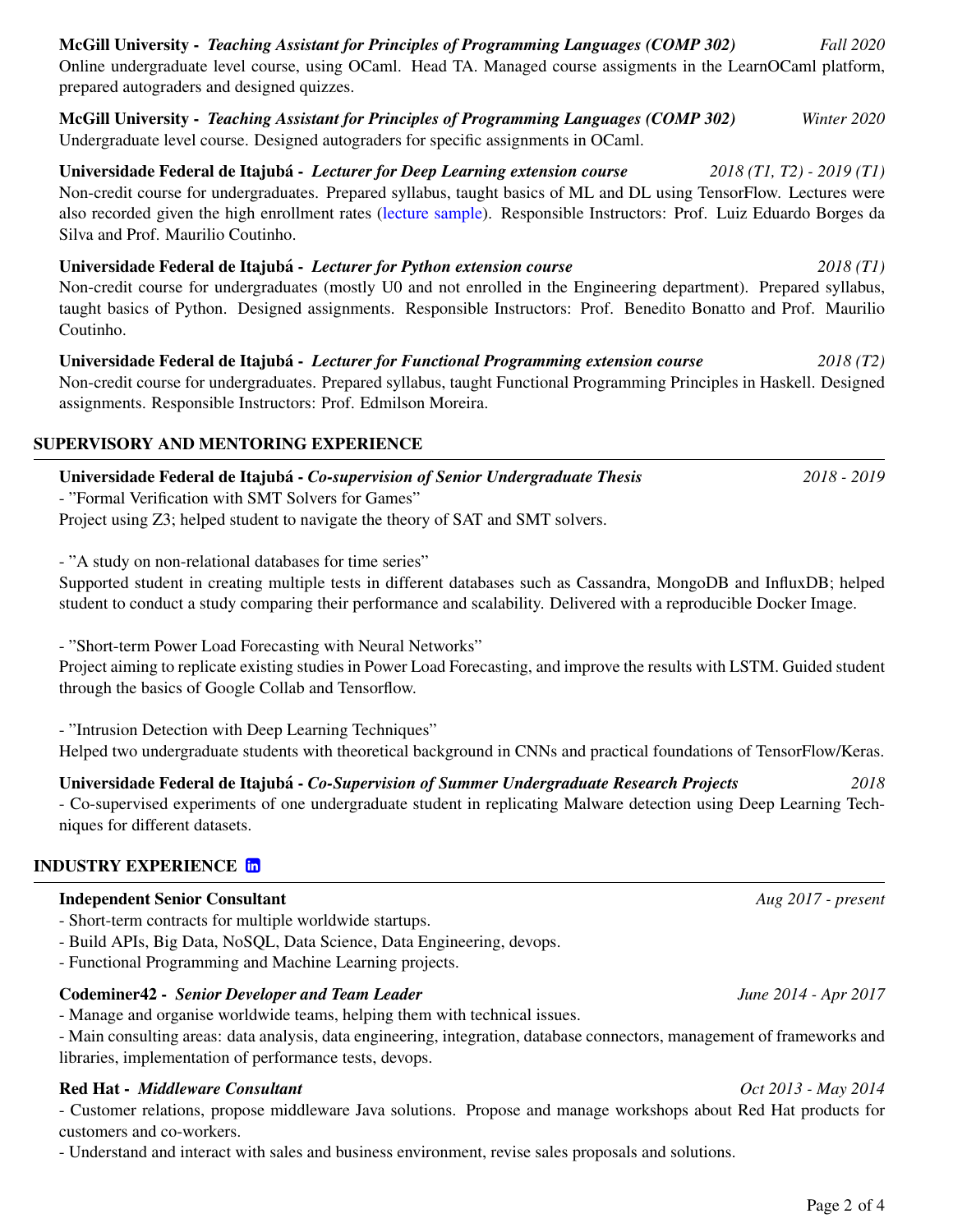#### Top Free Games - *Developer Nov 2012 - Oct 2013*

- Build cloud solutions with Heroku and Amazon AWS to increase backend systems performance. Monitor systems availability and performance, create auto-scalable systems, collect and analyze real time data with Cassandra, Kafka and Hadoop. Develop native apps for iOS.

Caelum - *Developer and Instructor Aug 2011 - Oct 2012* - Provide training sessions for in-company's training programs. Assist the students continuously, providing them with information about the IT career and best architecture practices.

- Develop new training programs and improve the existing ones.

#### SOA—Expert - *Intern and Developer Feb 2011 - Jul 2011*

- Propose and build internal system architectures.
- SOA consulting, enterprise integration solutions.

#### B2ML Systems - *Intern and Developer Jan 2010 - Jan 2011*

- Java Development (frontend and backend applications).

- Optimize systems performance, increase team productivity with new frameworks and tools.

#### COMPLEMENTARY PROJECTS/ VOLUNTEERING

#### Academic Conferences, committees and societies

- ICFP'21 Virtualization Committee
- CAV'21 Virtualization Committee
- Student volunteer co-captain for ICFP'21, POPL'21, ICFP'20, POPL'20

- Student volunteer at PLDI'21, CAV'21, SPLASH'21, CAV'21, PLDI'21, <Programming>'21, ICFP'19, ECOOP'19, POPL'19

- Universidade Federal de Itajuba (UNIFEI) - UNIFEI Student's Society President (2008-2009); UNIFEI Computer Sci- ´ ence and Engineering Students' Society President (2009-2010)

#### Industry Contributions

- Open Source Software contributor to Ruby, Java, JBoss, Neo4j, Cassandra.
- Speaker in worldwide [conferences](http://hannelita.com/conferences/) (Brazil, USA, Europe, Argentina and Canada)  $\bullet$
- Meetup organizer Founder of Rust User Group São Paulo (2015-2017); Organizer of Neo4j São Paulo users (2014-
- 2017), Cassandra Users São Paulo (2015-2017)
- Cassandra MVP 2015, 2016.

#### LANGUAGES

- Portuguese (Native), English (C1), French (B2), German (A1), Spanish (A1)

#### CERTIFICATIONS, COURSES, WORKSHOPS AND SUMMER SCHOOLS

#### **Certifications**

- [Machine Learning](https://www.coursera.org/learn/machine-learning) (Coursera) 2016
- [Introduction to Mathematical Thinking](https://www.coursera.org/learn/mathematical-thinking) Coursera (Stanford) Apr 2015
- OCJP Oracle Certified Java Programmer for Java 6 Oct 2010

#### Summer Schools

[PLISS'19](https://pliss2019.github.io) and [OPLSS'19](https://www.cs.uoregon.edu/research/summerschool/summer19/)

#### Workshops

Programming Languages Mentoring Workshop (PLMW) @ [ICFP'18](https://icfp18.sigplan.org/track/PLMW-ICFP-2018) and @ [PLDI'21](https://pldi21.sigplan.org/home/PLMW-PLDI-2021)

#### PUBLICATIONS

#### Posters

- [Data Collection for the Learn-OCaml Programming Platform: Modelling How Students Develop Typed Functional Pro](https://dl.acm.org/doi/10.1145/3408877.3439579)[grams](https://dl.acm.org/doi/10.1145/3408877.3439579)

SIGCSE'21 - [DOI](https://doi.org/10.1145/3408877.3439579)